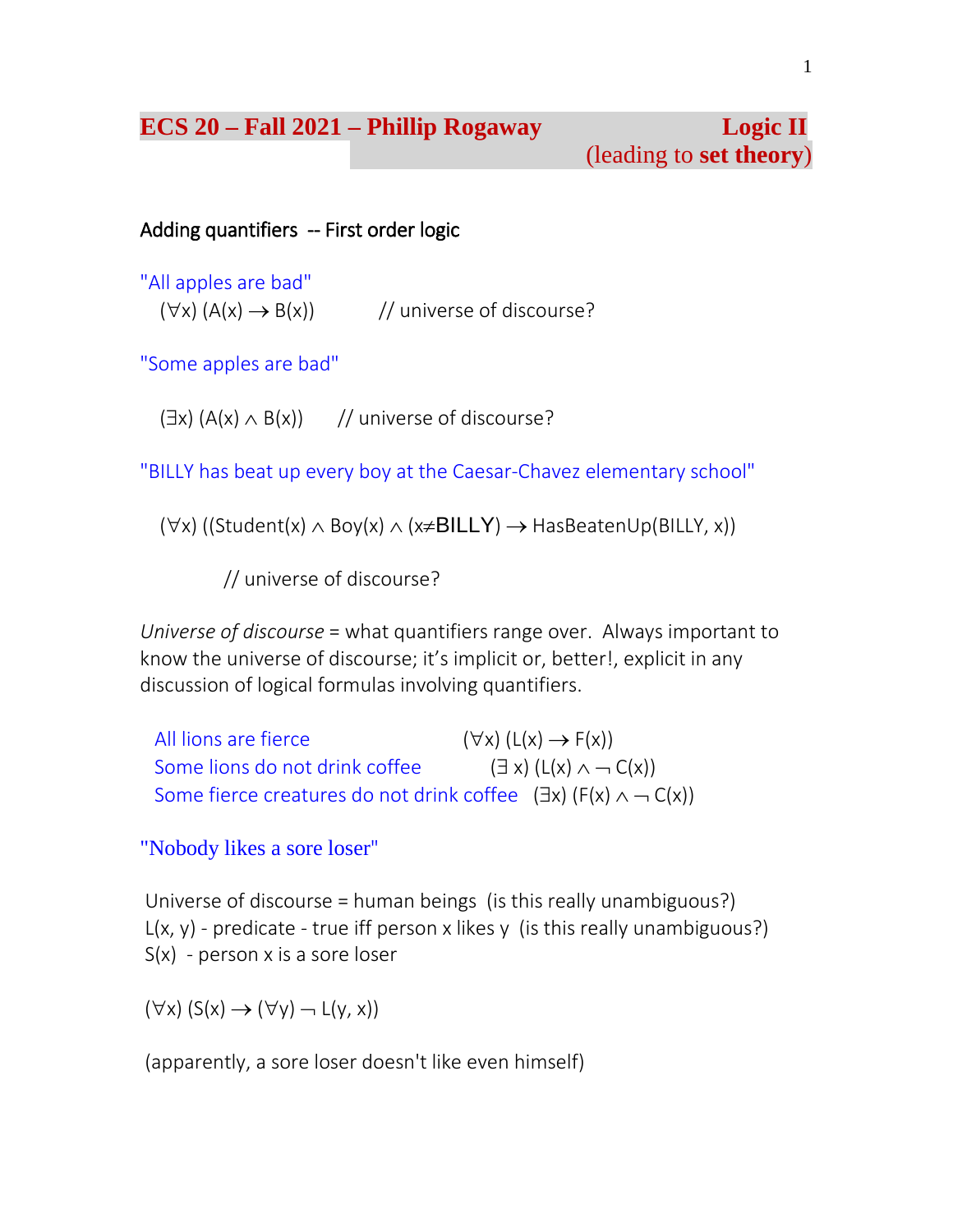## If anyone in the family gets COVID, then everyone In the family must be quarantined.

#### universe of discourse - people

 $F(x,y) - x$  and y are different people in the the same family

 $Q(x)$  - person x must be quarantined

C(x) - person x has the COVID

## $(\forall x) (\forall y) (F(x,y) \wedge C(x) \rightarrow Q(x) \wedge Q(y))$

# Discuss the mismatch / absurdity of trying to translate English into logical formulas

People like to speak of the variables as corresponding to declarative claims in English, either true or false, and they like to speak of our WFFs as modelling English-language sentences built around if, or, and, not. If it disingenuous. We don't use language in similar ways in math and in everyday language.

- For lunch, do you want Indian or Thai?
- If NSA computers store and analyzes everything you say on the phone or do on the internet, **then** democracy is over.

The first sentence is not to be answered yes, unless you are trying to be cute. The second sentence is expressing a causal or foundational matter; it cannot be replaced by

## • If  $\square$  is irrational then democracy is over.

and preserve its meaning.

Situation doesn't get better when we add quantifiers. Don't take seriously any claim of a meaningful relationship between logic and natural language communications. And maybe only a weak connection to clear thinking. When someone say you are not being logical, we usually are failing to factor in the impact that having a different world view places on our interpretation of events. That we require different levels of evidence, or come in with different levels of skepticism. Or that we have different cognitive biases. Logic per se is rarely at the heart of it.

There are other points of view. Catalog that just came from Princeton University Press Philosophy …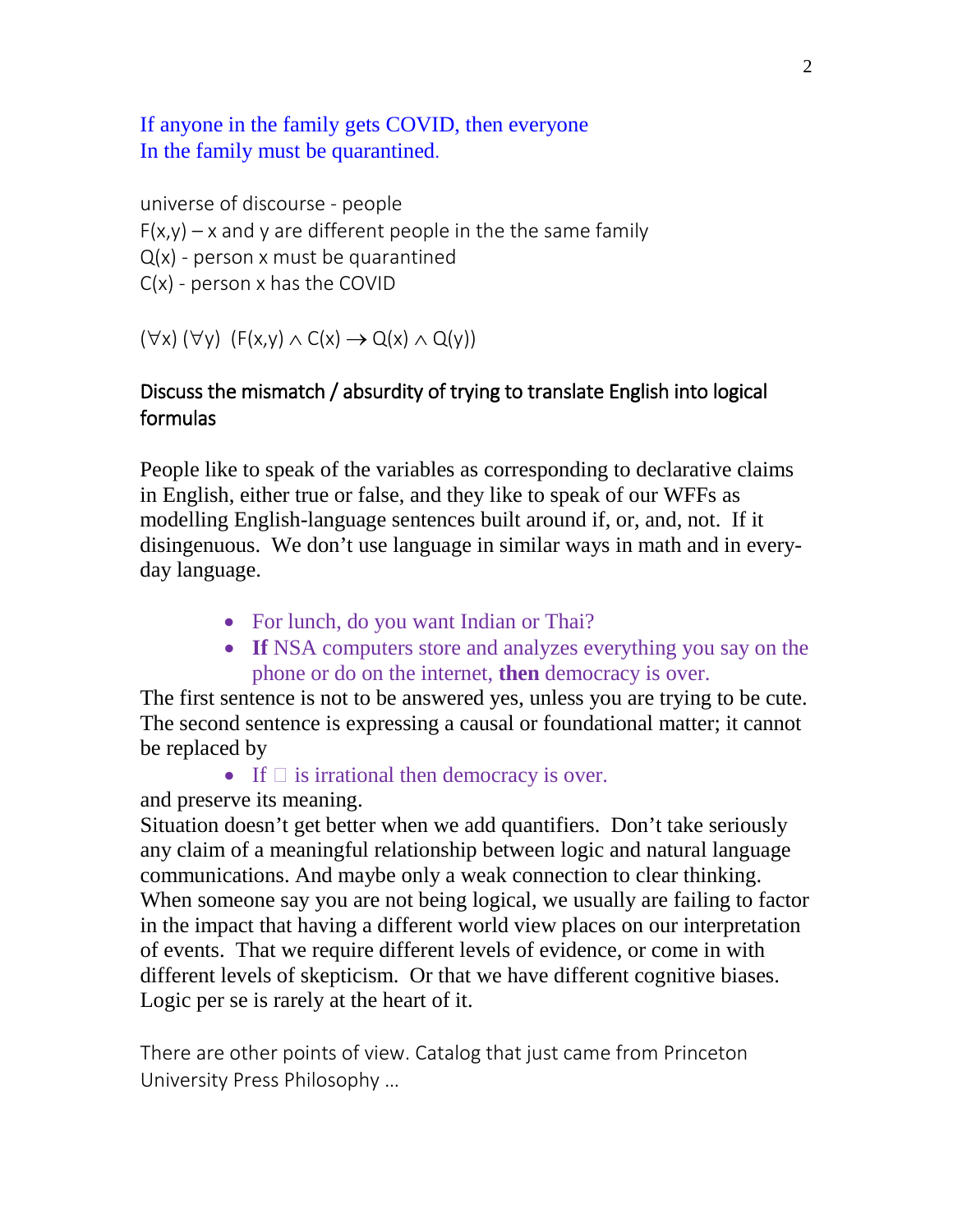

*How Logic Works* shows that formal logic—far from being only for mathematicians or a diversion from the really deep questions of philosophy and human life—is the best account we have of what it means to be rational. By teaching logic in a way that makes students aware of how they already use it, the book will help them to become even better thinkers.

### Formalizing First-Order Logic

Below, not a formal treatment, but a formal treatment can be found in any standard logic book, eg., Enderton. We can extend our treatment of propositional logic (sentential calculus) to first-order logic. But we won't do this formally:

#### **Vocabulary of first-order logic consists of:**

- 
- 1. Parenthesis and logical connectives: ( )  $\neg \wedge \vee \rightarrow \leftrightarrow$ <br>2. Equality symbol: = usually included 2. Equality symbol:  $=$ 3. ∀, ∃ *universal and existential quantifiers*  $x_1, x_2, ...$  *name points in the universe U*
- *5.* Constant symbols 0, 1, BILLY *name a point in the universe U*
- *6.* Function symbols *f*, S,+, … *map a tuple of points in U to a point in U*
- 7. Predicate symbols P, Q, Prime, … *functions from universe U to*

## **Negating Quantified Boolean Expressions**

*PUSHING QUANTIFIERS*  $\neg$   $(\forall x \phi) \equiv (\exists x) (\neg \phi)$  $\neg (\exists x \phi) \equiv (\forall x) (\neg \phi)$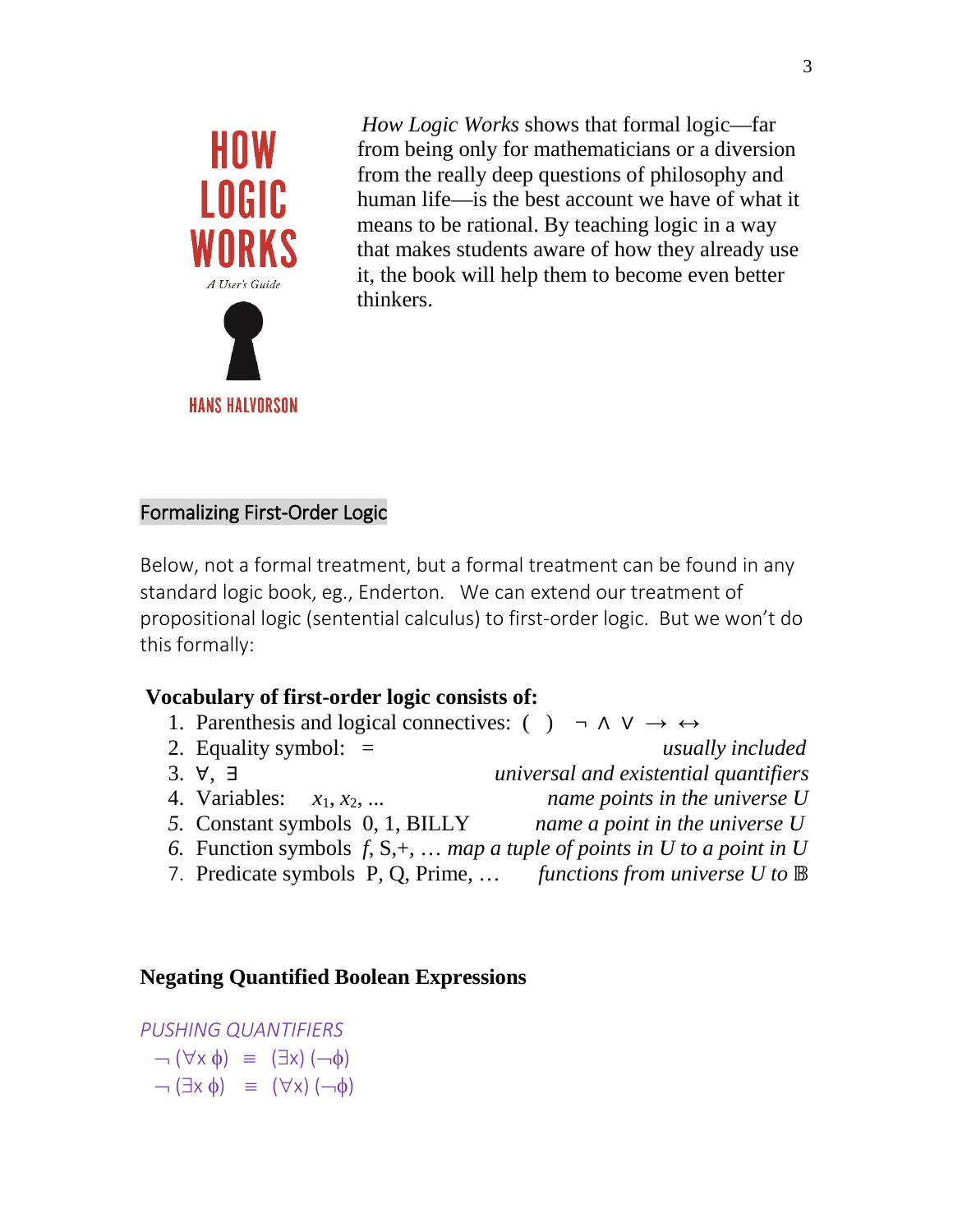negate this:

 $(\exists x)( \forall v)(v \rightarrow x \rightarrow \exists z (z^2 + 5z = v))$ 

 $\rightarrow$  ( $\exists$ x)( $\forall$ y) (y>x  $\rightarrow$   $\exists$ z (z<sup>2</sup> + 5z = y))  $(\forall x)$   $\neg$   $(\forall y)$   $(y \rightarrow x \rightarrow \exists z (z^2 + 5z = y))$  $(\forall x)(\exists y) \neg (y \rightarrow x \rightarrow \exists z (z^2 + 5z = y))$ 

 $\neg (A \rightarrow B) \equiv \neg (\neg A \vee B) \equiv (A \wedge \neg B)$ 

 $(\forall x)$  ( $\exists y$ ) ( $y \rightarrow x \land \neg \exists z$  ( $z^2 + 5z = y$ ))  $(\forall x)$  ( $\exists y$ ) ( $y \rightarrow x \land \forall z \rightarrow (z^2 + 5z = y)$ )  $(\forall x)(\exists y)(y \rightarrow x \land \forall z(z^2 + 5z \neq y))$ 

#### Example: negligible functions

 A function *f*: ℕ → ℝ is negligible if it vanishes faster than the inverse of any polynomial:

 (∀*c*>0) (∃*N*) (∀*n* ≥ *N*) *f* (*n*) ≤ *n*−*<sup>c</sup>*shorthand for (∀*c*) (∃*N*) (∀*n*) ( *c*>0 ∧ *n*≥ *N* → *f* (*n*) ≤ *n*<sup>−</sup> *<sup>c</sup>*)

eventually, you're less than  $n^{-c}$  for ANY c. Negate it:

there is a c s.t., infinitely often, you're bigger than  $n^{-c}$ 

Even grad students and researchers get confused about this!

$$
\neg (\forall c) (\exists N) (\forall n) (c > 0 \land n \geq N \rightarrow f(n) \leq n^{-c})
$$
\n
$$
= (\exists c) \neg (\exists N) (\forall n) (c > 0 \land n \geq N \rightarrow f(n) \leq n^{-c})
$$
\n
$$
= (\exists c) (\forall N) \neg (\forall n) (c > 0 \land n \geq N \rightarrow f(n) \leq n^{-c})
$$
\n
$$
= (\exists c) (\forall N) (\exists n) \neg (c > 0 \land n \geq N \rightarrow f(n) \leq n^{-c})
$$
\n
$$
= (\exists c) (\forall N) (\exists n) (c > 0 \land n \geq N \land f(n) > n^{-c})
$$

*Infinitely often, you are bigger than*  $n^{-c}$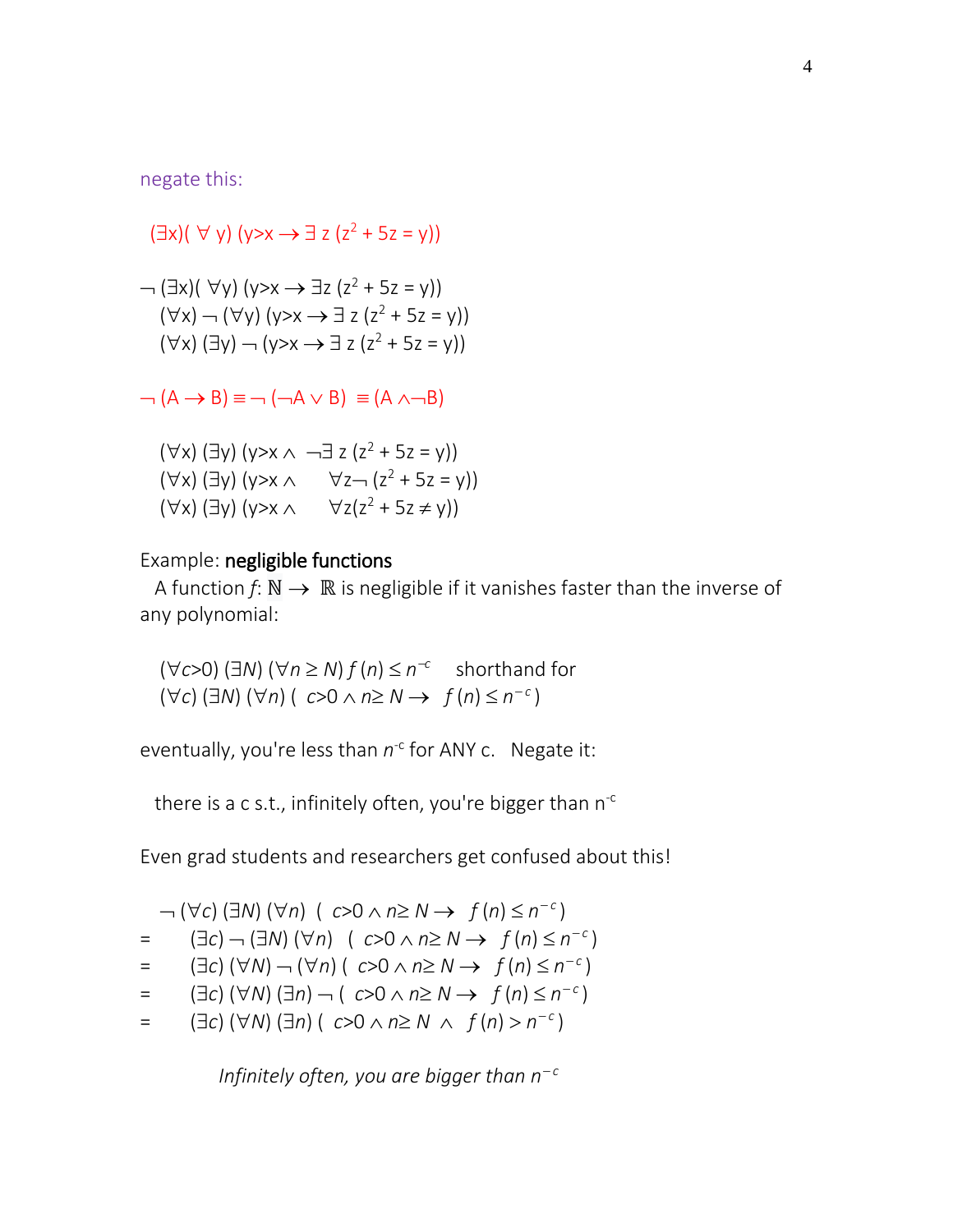### Important Examples

#### **Set Theory**

 predicate symbols: 2-ary ∈ function symbol: ∅

Note "syntactic sugar" -- write  $a \in A$  instead of  $\in$  (a,A). But that doesn't change that  $\epsilon$  is a 2-ary predicate.

"For any pair of sets, x and y, there a set  $x \cup y$  that contains all of the elements of x and y"

 $(\forall x)(\forall y)(\exists z)(\forall u)$  (u∈z ↔ (u∈x)  $\vee$  (u ∈ y))

Seems very spare, with just  $\in$ . What are other operators on sets, and how would we define them?

 $A \subseteq B$ : (another 2-ary predicate)

|  | $a \notin A = \neg (a \in A)$                                  |
|--|----------------------------------------------------------------|
|  | $A \subseteq B$ ::= $(\forall x)(x \in A \rightarrow x \in B)$ |
|  | $A \supseteq B$ ::= $(\forall x)(x \in B \rightarrow x \in A)$ |

Define

 **union** (∪) **intersection** (∩) \_ **complement**  $(A^c$  or  $A)$ , **symmetric difference** ⊕ **set difference**  $(A \setminus B$  or  $A - B)$ formally, and illustrating with Venn Diagrams